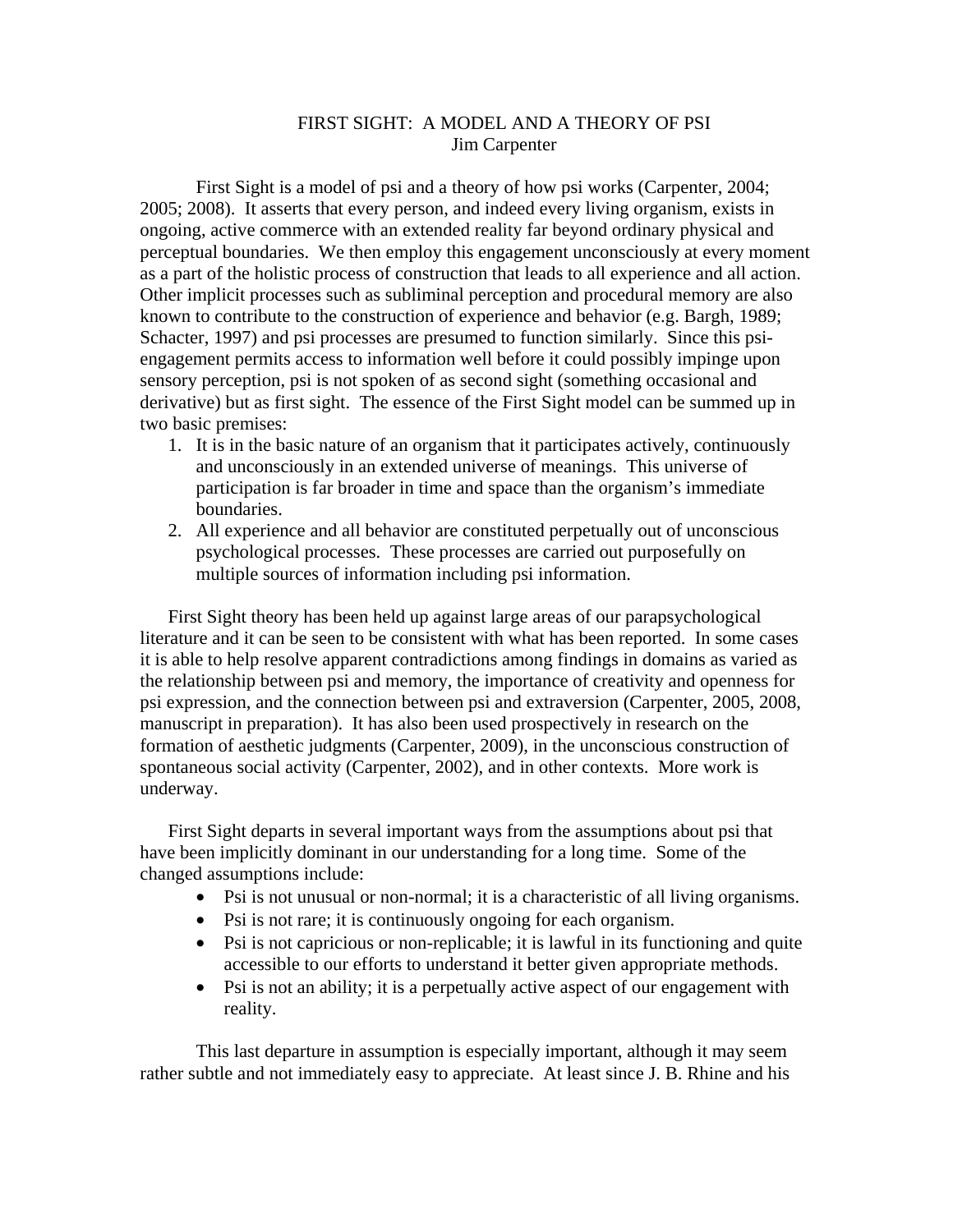colleagues founded a laboratory science of parapsychology, it has been understood that research was "about" a little family of rare abilities: ESP, psychokinesis, precognition.

This implicit assumption led to a certain way of thinking about the meaning of research on psi. From this point of view, a study is an attempt to call up and demonstrate a rare ability. Since the ability is rare, the stage must be set carefully to find it and evoke it. Persons with the right ability (the "gifted subjects") and the appropriate "psiconducive" conditions must all be provided for the rare demonstration to occur. Somewhat like those experiments in physics in which elaborate situations are provided to try to produce very rare and transient sub-atomic particles, the rare psi event is ardently courted but may still be fickle and withhold its presence. Some researchers have gone so far as to personify these presumed qualities of psi, calling it a trickster or saying that it is innately elusive and non-replicable by its nature.

 For First Sight, psi is not an ability. Instead it is a universal characteristic of living organisms, a basic feature of their being-in-the-world. It is the fact that we are all unconsciously and perpetually engaged in a universe of meaning that extends far beyond our physical boundaries in space and time. It is not an ability, stronger in some than in others, called up sometimes and not other times. It is always going on for all of us. It is less like riding a bicycle or discriminating red from green, and more like being perpetually engaged as physical bodies with the reality of gravity, or as social beings with an interpersonal world of others. It is an unconscious and ubiquitous but still largely unmapped aspect of our nature.

 For First Sight, research is not understood as an attempt to coax a rarely-used ability into action and measure it. Instead, it is an effort to design situations in which the ongoing psi activity can be discerned in the context of everyday actions and experiences where it always is. Research will not try to catch psi, it will try to reveal it.

 In fact, a shift in research perspective toward this point of view has been going on in parapsychology recently, although its full implications have not been spelled out. The time is ripe for First Sight theory. A new generation of studies has begun to demonstrate the unconscious expression of non-local information and influence in the course of ordinary experiences and behaviors. Consider these examples.

Radin (1997, 2004) and others have shown that one's subtle electrodermal responses to emotional pictures include an element that *precedes* the exposure to the picture alongside the larger, well-understood responses that follow it. Carpenter (2002) has demonstrated that spontaneous social behavior is a function not only of the unfolding stimulation that group members are providing for each other in the room, but also reflects the content of a distant ESP target being chosen randomly by a computer in another city. Palmer (2006) has shown that in the course of efforts to discern subtle order in strings of numbers, people are showing an influence not only of the numbers that they are seeing, but also of the numbers that they will be seeing shortly. Bem (2005) has shown that people who are expressing emotional evaluations of pictures are showing not only the influence of the picture facing them in the moment but are also affected by whether or not they will be exposed to that picture in the future.

In each of these cases, the psychic feature of the experiment may have been mentioned to the participants but they were not being asked to "show ESP or PK." They were simply responding to events viscerally, or trying to discern the patterns hidden in a situation, or developing a social encounter with a group of friends, or evaluating the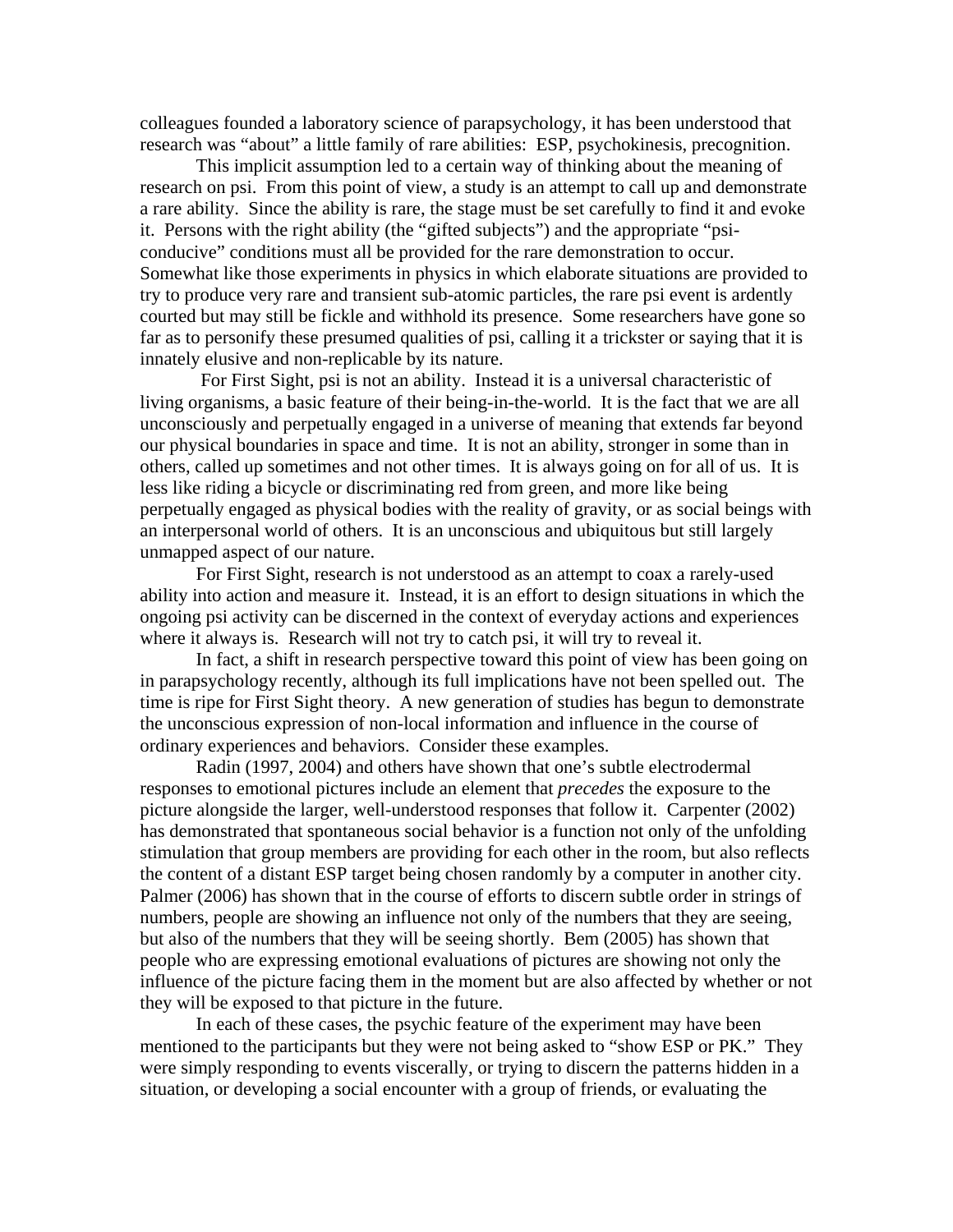attractiveness of something. In other words, they were doing entirely ordinary things on entirely conscious and immediate grounds, so far as they knew. But in the process of doing these things they were also implicitly expressing an ongoing engagement with reality that was unconscious and beyond their immediate sensory boundaries.

No rare ability was coaxed and caught. An ongoing implicit process was revealed. The experimenters managed to design and control the situation in such a way that these ordinarily invisible elements of psychic participation in everyday experience could be exposed. First Sight theory provides a way of thinking about the fact that psi is not an occasional ability but is instead an unconscious, ongoing engagement with reality which constantly expresses itself implicitly.

 First Sight draws heavily upon contemporary work in mainstream psychology on unconscious or implicit mental processes. It highlights the fact that psi, far from being extraordinary and anomalous, appears to function harmoniously with other processes that have been more deeply studied and accepted, such as suboptimal perception and procedural memory. Integrative work with other disciplines will be fruitful. First Sight is intended in part as a way of making our efforts more accessible and interesting to other cognitive scientists.

 It is also intended to shed light on just why obvious expressions of psi engagement appear so rarely in everyday consciousness. This phenomenon itself can be understood as part of the greater lawfulness of psi. Understanding this lawfulness should help us better construct ways to bring our psi engagements into consciousness and use them when we wish to do that.

Presumably psi is inherently unconscious, and if this is so, parapsychologists have been like the blind studying sight. It is not surprising that our efforts have been inductive and groping. Still, we have accumulated more knowledge than we might have thought, and this fact is clearer when seen through the lenses of theory We can borrow methods from other fields that are also studying unconscious mental processes. This should help us find a more meaningful coherence in our phenomena and a congruent place in this larger arena of work.

 First Sight is primarily intended to help guide research toward our greater understanding of psi. Our subject matter has been held to be rare, anomalous, unruly and innately unpredictable. None of these things may be true after all, and First Sight is one way of understanding it differently. With the help of this developing theory, and other theories it may hopefully inspire, parapsychology may find a program.

## References

- BARGH, J. A. (1989). Conditional automaticity: varieties of automatic influence in social perception and cognition. In James Uleman & John Bargh (Eds.), *Unintended thought* (pp. 3-51), New York: The Guilford Press.
- BEM, D. J. (2005). Precognitive aversion. *Proceedings of the Parapsychological Association,* **48**, 31-35.
- CARPENTER, J. C. (2002). The intrusion of anomalous communication in group and individual psychotherapy: Clinical observations and a research project. *Proceedings of the Symposium of the Bial Foundation,* **4,** 255-274*.*